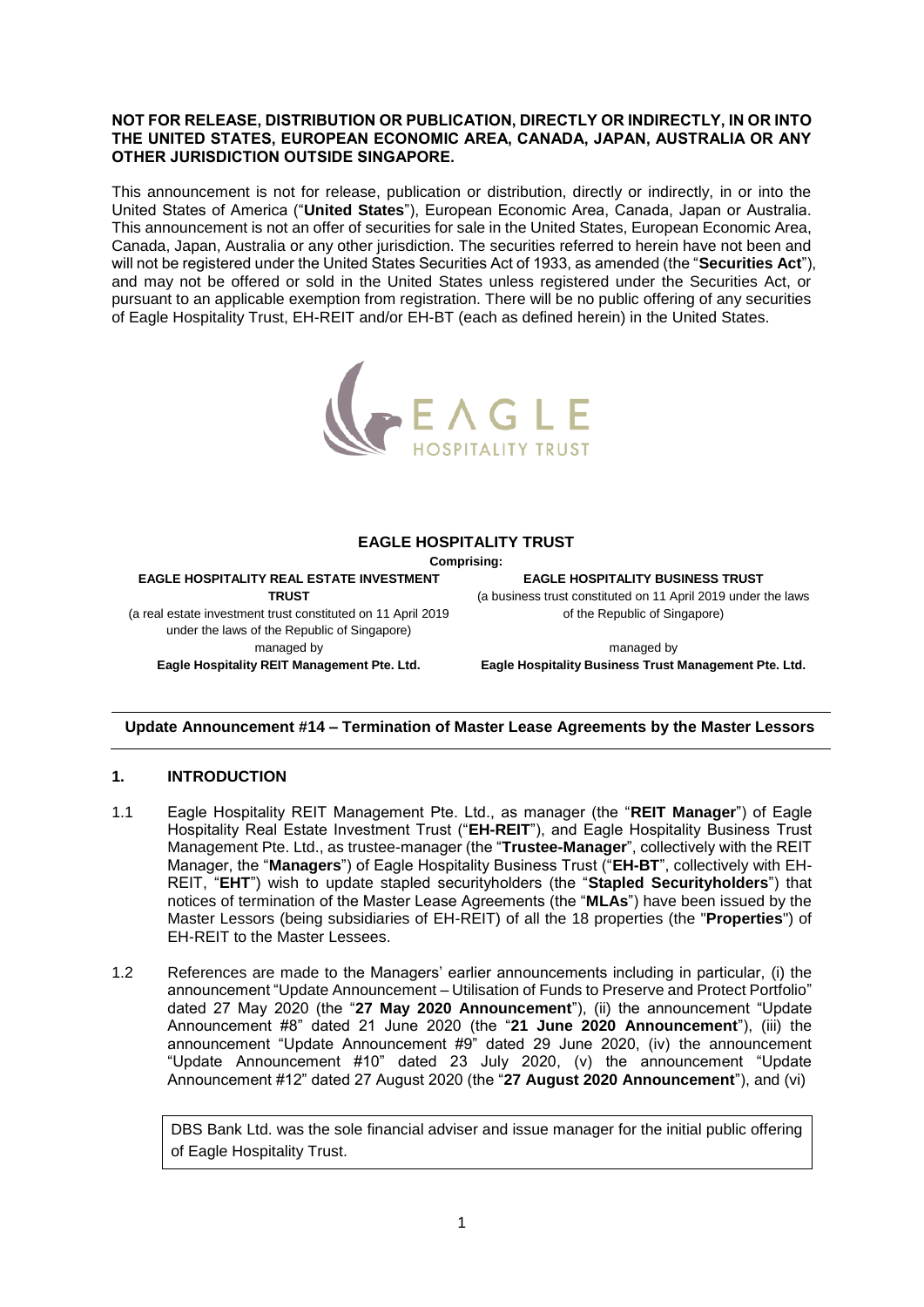the announcement "Update Announcement #13" dated 16 September 2020 (the "**16 September 2020 Announcement**", and collectively, the "**Earlier Announcements**"). Unless otherwise defined, all capitalised terms used and not defined herein shall have the same meanings as given to them in the Earlier Announcements (as the context requires).

# **2. TERMINATION OF THE MLAs BY THE MASTER LESSORS**

- 2.1 Further to the 16 September 2020 Announcement in relation to the issuance of the Statutory Notices, the Managers and the REIT Trustee wish to update Stapled Securityholders that the Master Lessors have, in pursuit of exercising their contractual rights under the MLAs to protect the interest of EHT and its Stapled Securityholders, issued notices of termination to the Master Lessees stating the Master Lessors' election to terminate the MLAs for the Master Lessees' multitude of defaults under the MLAs (as disclosed in the Earlier Announcements) (the "**Notices of Termination**").
- 2.2 Pursuant to the Notices of Termination, each of the Master Lessors has issued to the applicable Master Lessee a written notice of termination of the MLA for the applicable Master Lessee's defaults thereunder, with such termination of the MLAs stated to occur ten (10) days after the delivery of the Notices of Termination.
- 2.3 The Managers and the REIT Trustee also wish to update Stapled Securityholders that following the issuance of the Statutory Notices by the relevant Master Lessors to the relevant Master Lessees as disclosed in the 16 September 2020 Announcement, the Master Lessors and FTI received a response letter dated 18 September 2020 from the Master Lessees which reiterated the Sponsor and the Master Lessees' claims and allegations as contained in the Master Lessees Notice of Breaches (details of which are set out in the 27 August 2020 Announcement), with no further material information provided to substantiate such claims made by the Master Lessees. Consistent with the 27 August 2020 Announcement, the Managers and the REIT Trustee consider such claims and allegations made by the Sponsor and the Master Lessees to be without merit.
- 2.4 The Managers would like to emphasise that notwithstanding the issuances of the Notices of Termination, the Master Lessors have not and will not be waiving any of their other rights and remedies against the Master Lessees in respect of the Master Lessees' liabilities and/or obligations under the existing MLAs including all and any which have accrued prior to their termination **and the Master Lessors continue to reserve all of their rights against the Master Lessees**.

## <span id="page-1-0"></span>**3. RATIONALE FOR TERMINATION OF MLAS**

It is in the interests of the Stapled Securityholders for the Master Lessors to terminate the MLAs given, amongst others, the following:

- (a) **Ongoing events of default by the Master Lessees under the MLAs.** The Master Lessees have numerous ongoing events of defaults under the MLAs (of which the circumstances of many pre-date the COVID-19 pandemic), as detailed in the Earlier Announcements, including without limitation:
	- (i) the monthly fixed rent, the variable rent and the additional rent for the calendar months of January 2020 to August 2020 for all of the Properties remain substantially unpaid;
	- (ii) (A) the Master Lessees have repeatedly failed to timely pay the outgoings (including without limitation the costs of insurance premiums and other expenses relating to the insurances required to be effected by the Master Lessees under the MLAs), and (B) the relevant Master Lessees have failed to furnish the full amount of the security deposit amount required under the MLAs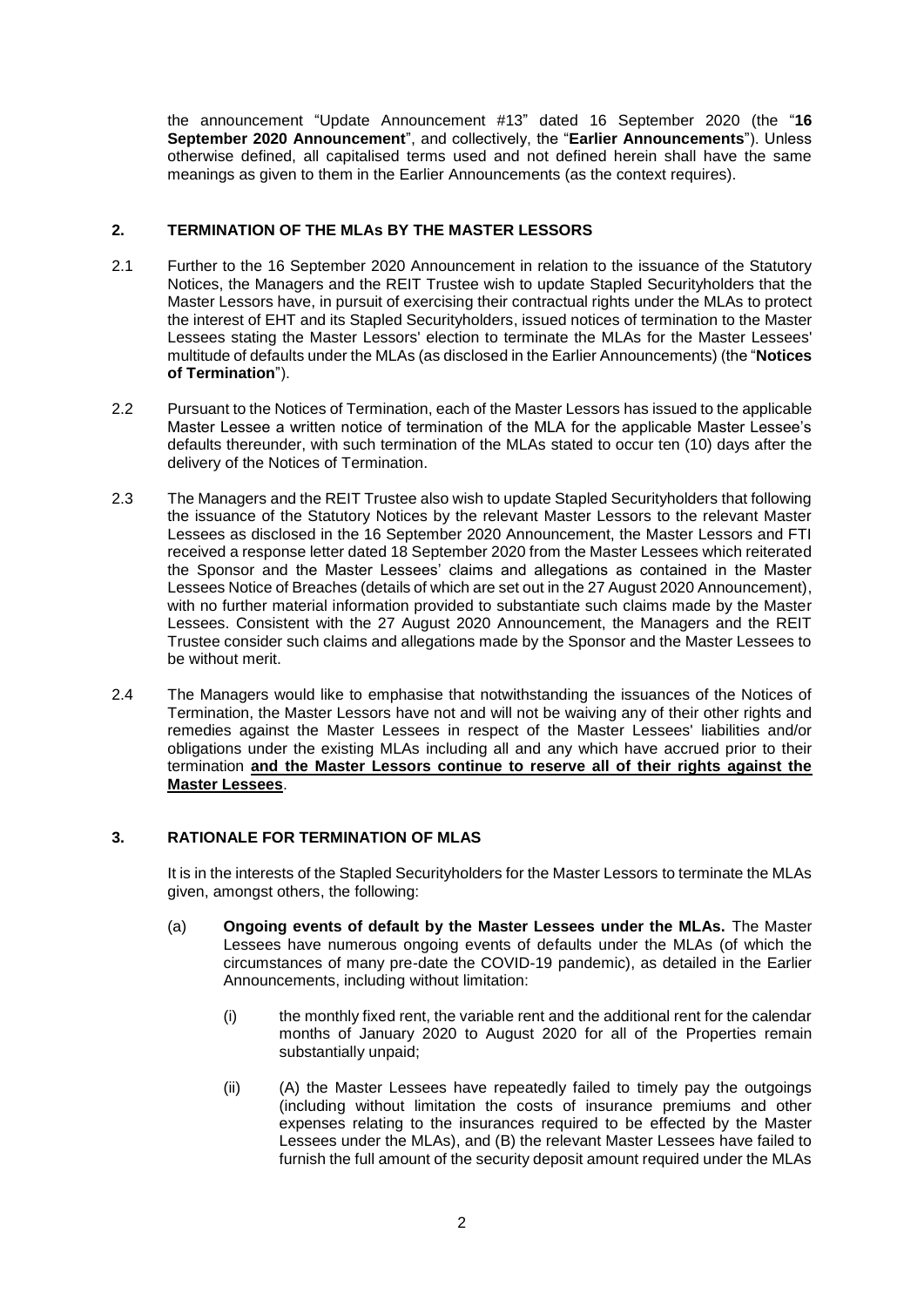by the due date of 8 June 2020 (the due date of which had already been extended twice previously) for most of the hotels in EHT's portfolio;

- (iii) the relevant Master Lessees have failed to prevent the termination of certain hotel management agreements (the "**HMAs**") by the relevant hotel manager of five (5) hotels (being the Four Points by Sheraton San Jose Airport, Crowne Plaza Danbury, Hilton Houston Galleria Area, Embassy Suites by Hilton Palm Desert and Doubletree by Hilton Salt Lake City) due to the Master Lessees' uncured defaults under the respective HMAs, and the Master Lessees have failed to replace the hotel manager with a new hotel manager for each of the abovementioned Properties; and
- (iv) the Master Lessees have caused numerous defaults under (A) the HMAs, including the failure to provide and/or maintain sufficient working capital for the hotels' operations, and additional defaults resulting from the failure to pay management fees due and/or failure to make funds available for the payment of hotel operating expenses, resulting in numerous threats by certain hotel managers to resign, and (B) the franchise agreements as a result of certain Master Lessees' failure to cure its defaults for non-payment of fees and other amounts due and owing to the relevant franchisor.
- (b) **Lenders' requirements**. As part of the ongoing forbearance arrangements in respect of the US\$341 million Facilities Agreement entered into by EH-REIT (through certain of its subsidiaries) (collectively, the "**Borrowers**") with a syndicate of lenders (the "**Lenders**") pursuant to which the Lenders have issued a notice of default and acceleration on 20 March 2020, the Lenders require that the MLAs be terminated as a condition to their consent to continued extension of further forbearance arrangements. Absent any forbearance agreement being in place in respect of the Facilities Agreement, the Lenders could potentially exercise their rights and remedies under the Facilities Agreement arising due to the event of default by the Borrowers under the Facilities Agreement, including foreclosing on the equity interests of the Master Lessors, such that EHT would no longer own the Master Lessors, and in turn, the hotels in EHT's portfolio.
- (c) **Control over Properties.** The Master Lessors would first have to terminate the MLAs in order to take control of the Properties and undertake other options such as finding replacement master lessees to operate and/or re-open the Properties, or the activation of EH-BT such that EH-BT (through its subsidiaries) will be the master lessee of last resort for the Properties. Once the Master Lessors are able to take possession of the Properties, the Master Lessors would be able to exercise discretion over the implementation of potential temporary arrangements as alternatives to operating and/or re-opening the hotels, as a more economical response to the current COVID-19 impact on hotel revenues across the hospitality industry, including the Properties.
- (d) **Privity of contract with hotel managers, franchisors and service providers.** With the Master Lessees remaining in place under the current MLA construct, hotel managers, franchisors and third-party service providers of the Properties are under contract to work directly with, and report to, the Master Lessees, and not the Master Lessors. This impedes the Master Lessors' ability to coordinate and work with such parties to address property concerns in light of the Master Lessees' numerous defaults, and also introduces numerous hurdles in EHT's plans to operate and/or re-open the hotels at the appropriate time in the future.
- (e) **Proper control over the Properties and financials.** The cumulative and net effect of the above factors is that EH-REIT is unable to assert proper control and the actions, defaults and conduct of the Master Lessees (which EH-REIT is unable to control) will continue to prejudice and impact the interests of EH-REIT in respect of the Properties and financial risks and rewards derived therefrom.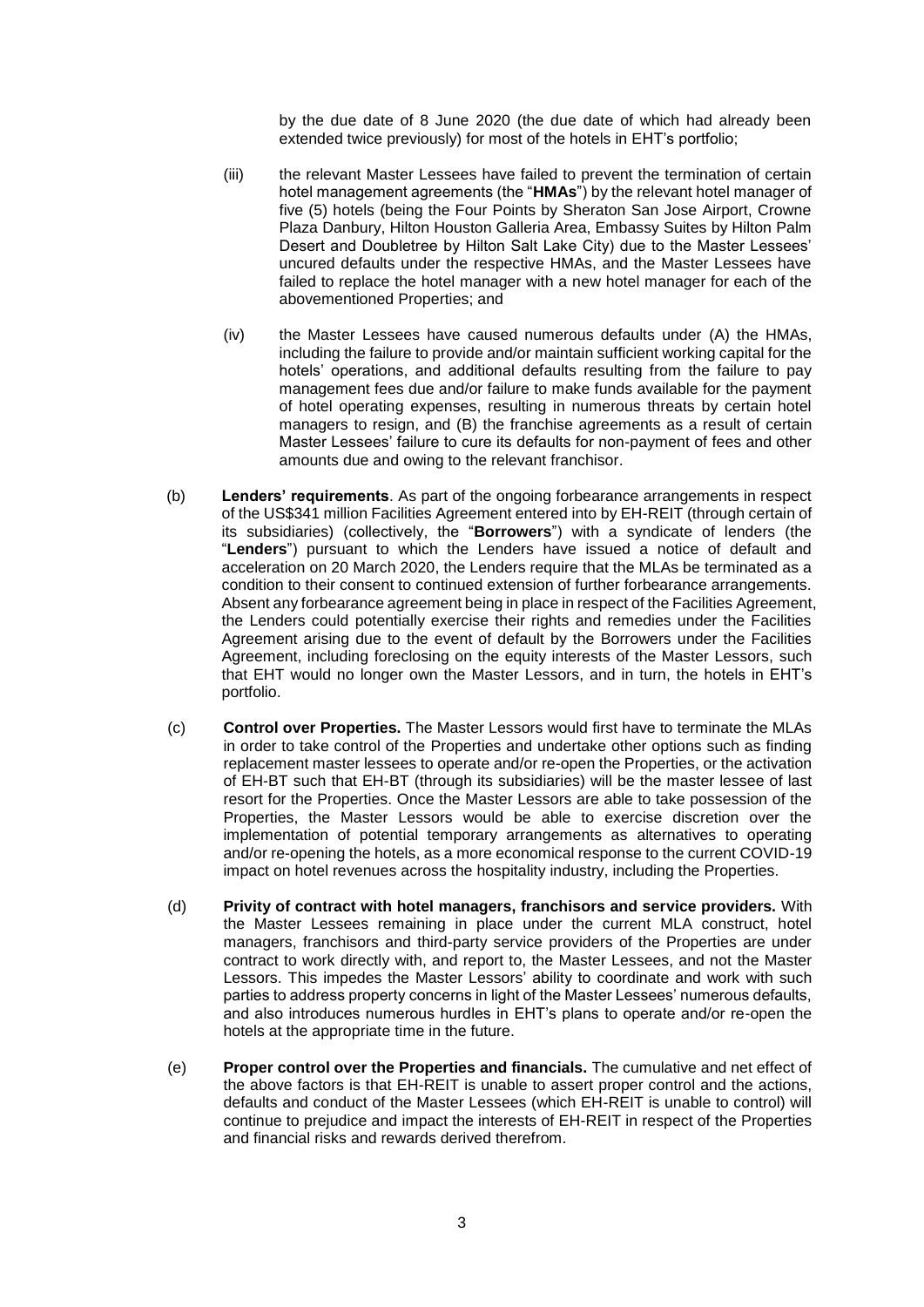- (f) **Depleting financial resources of EHT.** As disclosed in the 27 May 2020 Announcement, in light of the continuing failure by the Master Lessees to discharge their obligations under the MLAs and the continuing impact of COVID-19, the Managers had to utilise the available funds of EH-REIT to fund necessary and critical expenses of EHT and its underlying portfolio to protect and safeguard the asset value of EHT's portfolio, and over the past few months, the available funds of EH-REIT have been decreasing in order to fund such expenses. For the avoidance of doubt, a substantial portion of the expenses are the obligations and liabilities of the Master Lessees under the MLAs. It is untenable that (i) EHT's resources are being utilised to fund Master Lessee obligations (albeit because it is in the interests of EHT to preserve the value of its properties) without any corresponding action being taken against the Master Lessees for their prolonged and multiple defaults and breaches, (ii) whilst EHT has no access to the revenues (if any) generated from the operations of the hotels (as such revenues are currently automatically directed pursuant to the terms of the MLAs, HMAs and/or franchise agreements to the accounts of the Master Lessees who are in serious and continuing default), and (iii) whilst EHT's resources are being used and depleted because of the Master Lessees' defaults, EHT itself is not in possession or control of its own properties which it is funding.
- (g) **Unviable MLA construct.** The current MLA construct is no longer a viable construct taking into consideration (i) the abovementioned ongoing events of defaults by the Master Lessees under the MLAs and the Master Lessees' lack of remedial action to cure the events of default despite multiple notices issued by the Master Lessors to request that the Master Lessees do so, (ii) the repeated delinquencies in rental payments and failure to timely pay outgoings under the MLAs and the HMAs, which has resulted in, *inter alia*, the Master Lessors having to fund millions worth of necessary and critical operating expenses of EHT and its underlying portfolio in order to protect and safeguard the asset value of EHT's portfolio, and (iii) the total liabilities incurred by the Master Lessees in respect of the Properties to the tune of over US\$50.7 million (based on the estimates provided by FTI as disclosed in the 21 June 2020 Announcement).

Each failure by the Master Lessees' to properly adhere to various contractual agreements in place and to cure any such defaults, and any further defaults, will continue to put the Properties, the liabilities of EH-REIT, the relationships with EHT's lenders as well as the hotel managers, franchisors and vendors, at risk, all of which will continue to adversely impact the value of the Properties.

### **4. IMPLEMENTATION OF INTERIM PLAN FOR MANAGEMENT AND OPERATION OF HOTELS**

#### Interim Plan

- 4.1 As at the date of this Announcement, only three (3) of the 18 hotels in EHT's portfolio remain open and operational, being the Delta Woodbridge, the Holiday Inn Denver East – Stapleton and the Renaissance Denver.
- 4.2 In conjunction with the issuance of the Notices of Termination by the Master Lessors to the Master Lessees, it is envisaged that the Master Lessors (being the subsidiaries of EH-REIT) will, after termination of the MLAs and, if necessary, upon obtaining unlawful detainer judgments in accordance with applicable laws, directly enter into new HMAs (or caretaker HMAs) and franchise agreements for the hotel managers to manage and operate EHT's hotels under the brand name of the franchisor, in the interim pending the outcome of the ongoing RFP process (the "**Interim Plan**"). An update in respect of the RFP process will be separately provided at the appropriate juncture as the REIT Trustee is still in the midst of assessing all proposals received from the RFP process. Nonetheless, the REIT Trustee and its professional advisers have taken into due consideration the views from the Lenders and the participants of the RFP process as to whether the Lenders and the participants of the RFP process considered if the MLAs should be terminated, amended or continue in effect.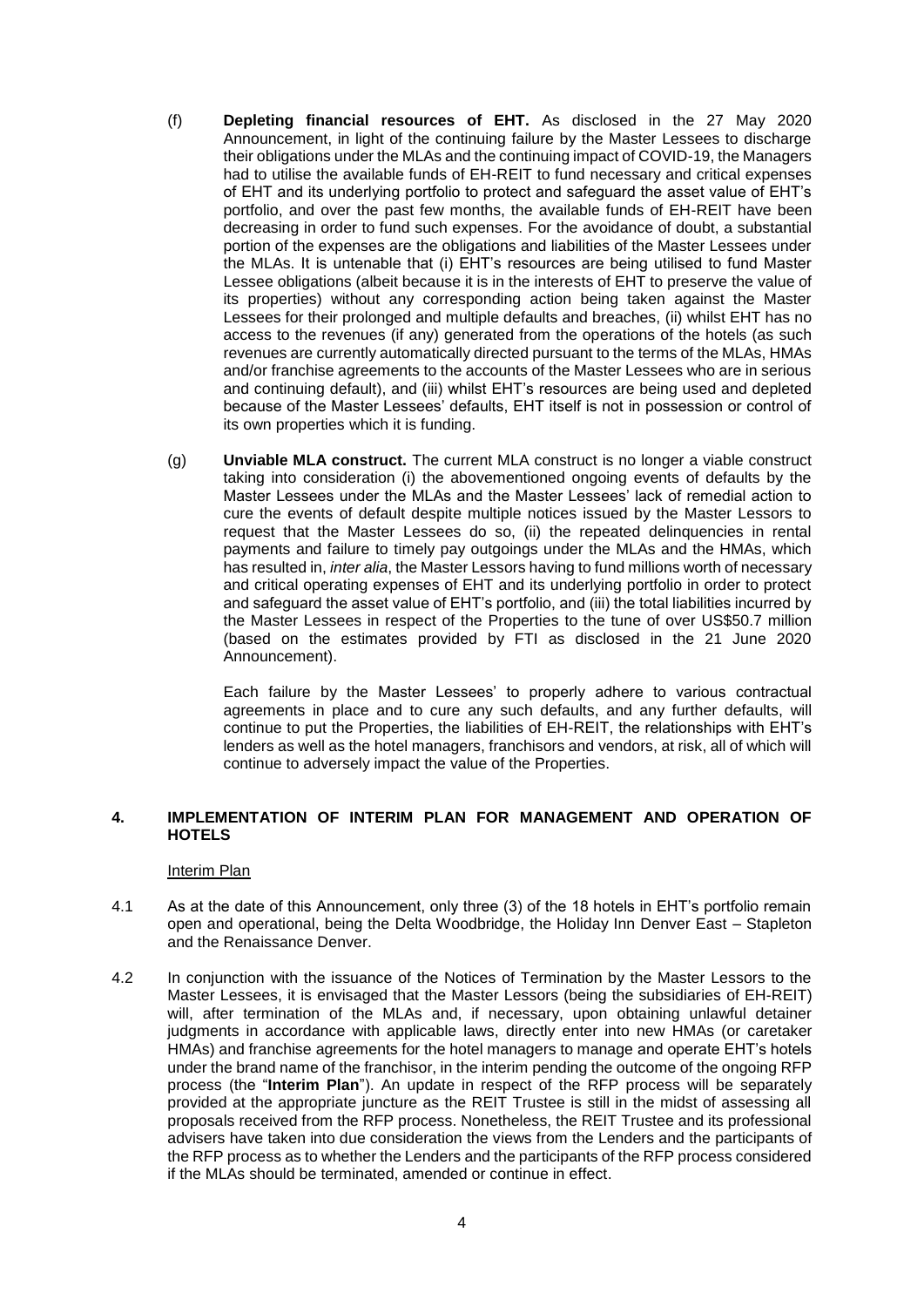- 4.3 EH-REIT and the Master Lessors, with the assistance of the professional advisers of EHT, will provide customary oversight responsibilities as the "master lessee" of the hotels, subject to the terms of the HMAs (or caretaker HMAs). It is not envisaged that the Managers or the Master Lessors will substantially increase its internal management or employees resourcing for their actual operational roles under the Interim Plan since the Interim Plan is intended only to be an interim measure.
- <span id="page-4-0"></span>4.4 It is envisaged that all of the hotels, circumstances permitting, would eventually be re-opened to the public and the Master Lessors would seek to receive operating income from the operation of the hotels (to the extent revenue exceeds operating expenses) on an interim basis until such time that new master lessees are installed, the RFP process is completed, and subject to there being a viable and credible winning participant pursuant to the RFP process, an extraordinary general meeting of the Stapled Securityholders will likely be convened to seek the approval for a new structure (as envisaged to be proposed by such winning participant pursuant to the RFP process) to be put in place for EHT (whether through the activation of EH-BT as the master lessee of last resort, the entry into new MLAs with new master lessees of the Properties or otherwise) (the "**Restructuring Process**").
- 4.5 The HMAs and franchise agreements entered into by the Master Lessors under the Interim Plan will then be novated to the new master lessees and/or terminated and replaced by new HMAs and franchise agreements, depending on the restructuring plan of such wining participant under the RFP process. In addition, subject to such winning participant's restructuring plan, it is envisaged that the new master lessees would also enter into new MLAs with the Master Lessors such that the Master Lessors would then revert to being passive landlords receiving rental income from the new master lessees.

Rationale for management and operation of the Properties by the Master Lessors through the implementation of the Interim Plan

- <span id="page-4-1"></span>4.6 In conjunction with the termination of the MLAs, it is in the interest of the Stapled Securityholders for the Master Lessors to manage and operate the Properties through the implementation of the Interim Plan given, amongst others, the following:
	- (a) **No viable alternative construct.** Besides the Interim Plan, the Managers and the REIT Trustee considered other alternative constructs for EHT, being (i) the activation of EH-BT as the master lessee of last resort (through its subsidiaries that have to be incorporated), and (ii) seeking replacement master lessees to replace the existing Master Lessees. The process for the activation of EH-BT (including the incorporation of new subsidiaries under EH-BT to be the new master lessee entities) requires time to complete and cash resources which are currently unavailable to EH-BT, in the absence of a proposal to capitalise EHT and/or EH-BT. In respect of the latter option, the Managers and their professional advisers have not actively sought out replacement master lessees at this juncture, and it is generally understood that such an exercise would be extremely challenging given the current state of the hospitality industry in the United States as a result of the COVID-19 pandemic. Also, the economics of any deal made in such circumstances would unlikely be attractive to the Stapled Securityholders and any replacement master lessees would also require a significant amount of time to negotiate the commercial terms of the new MLAs.
	- (b) **Preservation of underlying asset value of EHT's portfolio pending completion of the Restructuring Process.** It is imperative for hotel managers (or caretaker hotel managers) to be engaged for each of EHT's 18 properties to manage and operate the hotels, as contemplated under the Interim Plan, so as to preserve and maintain the underlying value of the Properties pending completion of the Restructuring Process, as the hotels would otherwise be at risk of severe damage and/or deterioration and increased losses during the COVID-19 pandemic, which would render an investment in EHT under the Restructuring Process significantly less attractive.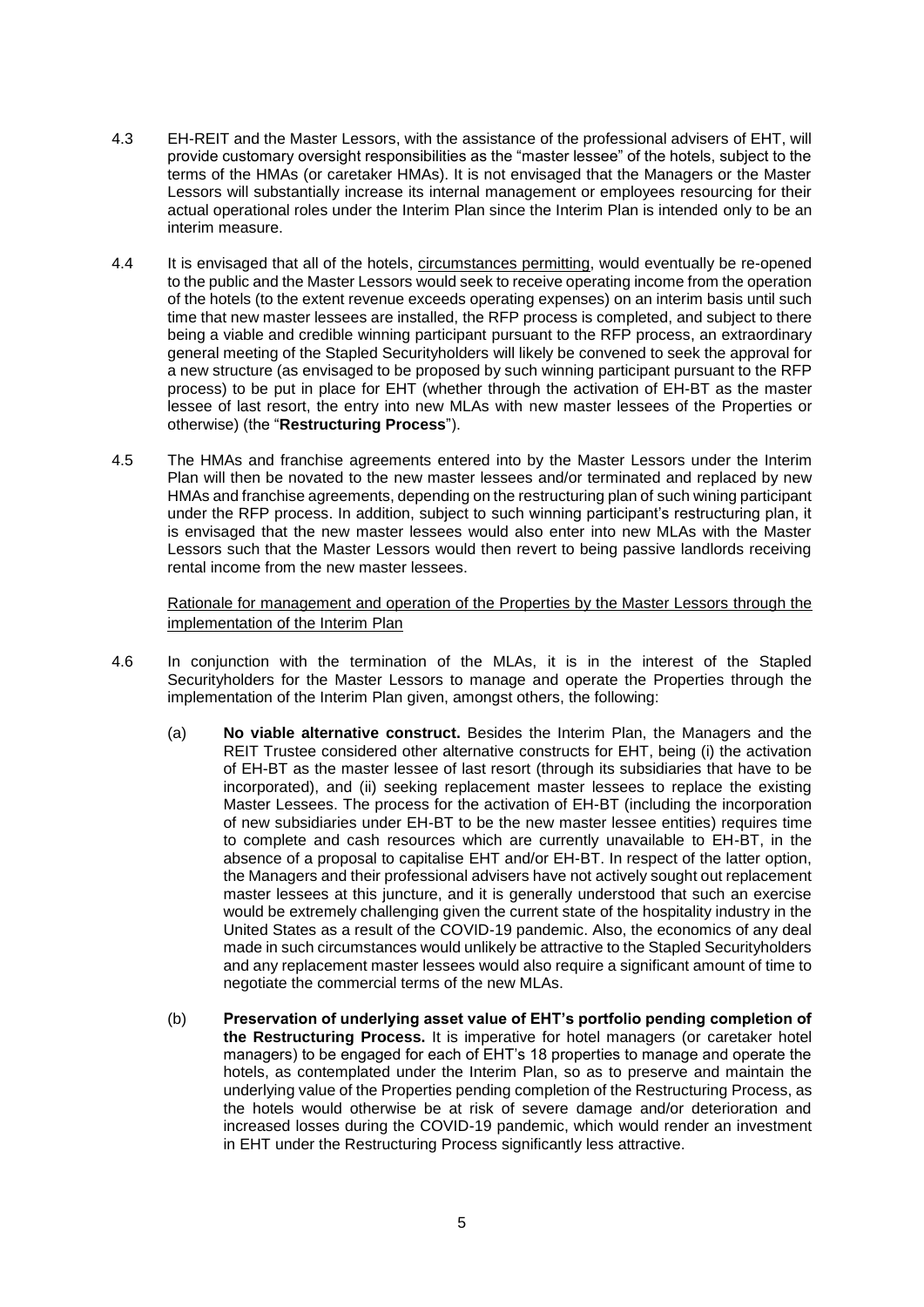- (c) **EH-REIT is already in a** *de facto* **role of managing operations.** Until longer-term replacement lessee(s) solutions are found, EH-REIT and the Master Lessors have and will continue to tap on the assistance of FTI to provide customary oversight responsibilities as the "master lessee" of the hotels, with the hotel managers (or caretaker hotel managers) managing and/or operating the hotels under the brand name of the franchisor. FTI has been largely acting in this capacity since its retention in April 2020 and has the requisite interim management experience.
- (d) **Source of operating income for EHT in the interim.** As mentioned in Paragraph [4.4](#page-4-0) above, it is hoped that through the management and operation of the Properties by the Master Lessors under the Interim Plan, all of the hotels, circumstances permitting, would eventually be re-opened to the public and the Master Lessors would seek to receive operating income from the operation of the hotels (to the extent revenue exceeds operating expenses) on an interim basis until such time that the Restructuring Process is completed (which is subject to there being a viable and credible winning participant pursuant to the RFP process). It is hoped that the operating income generated by EHT through the operation of the hotels (if any) under the Interim Plan would increase EHT's financial resources as a whole or potentially reduce the rate of depletion of EH-REIT's financial resources.

### **5. REGULATORY APPROVALS AND WAIVERS FOR TERMINATION OF MLAs AND IMPLEMENTATION OF INTERIM PLAN**

- 5.1 In connection with the termination of the MLAs and the implementation of the Interim Plan, the Managers had made an application to the Monetary Authority of Singapore (the "**MAS**") for the MAS' consent and waiver in respect of compliance with Paragraph 7.2 of Appendix 6 of the Code on Collective Investment Schemes (the "**PFA**") in the event the Interim Plan is implemented. Pursuant to Paragraph 7.2 of the PFA, EH-REIT should not derive more than 10% of its revenue from sources other than (a) rental payments from the tenants of the real estate held by EH-REIT, or (b) interest, dividends, and other similar payments from special purpose vehicles and other permissible investments of EH-REIT.
- 5.2 Under the Interim Plan, (a) the Master Lessors will not generate any rental income as there will no longer be a tenant of the Properties given that the MLAs would have been terminated and there are no replacement tenants leasing the Properties from the Master Lessors at this stage, and (b) the Master Lessors will receive its revenue directly from the operation and management of EHT's hotels which are open (i.e. from the three (3) hotels that remain open and any other hotels that may re-open in the near future) and not through rental income as landlord of the Properties under the master lease construct. Consequently, it is expected that more than 10% of EH-REIT's revenue (if any) would be derived from such operational income from the hotels and the management and operation of the Properties by the Master Lessors under the Interim Plan.
- <span id="page-5-1"></span><span id="page-5-0"></span>5.3 The MAS has granted EH-REIT a temporary waiver (the "**MAS Temporary Waiver**") from Paragraph 7.2 of the PFA ending 30 November 2020, or the date EHT completes its restructuring process and a new structure is in place, whichever is earlier. The MAS Temporary Waiver is subject to the following conditions and will only become effective when such conditions are fulfilled:
	- (a) the REIT Manager and the REIT Trustee providing their views in writing to the MAS that:
		- (i) the termination of the MLAs is in the best interests of the Stapled Securityholders; and
		- (ii) the management and operation of the Properties by the Master Lessors is in the best interests of the Stapled Securityholders and is necessary and integral to facilitate the Restructuring Process;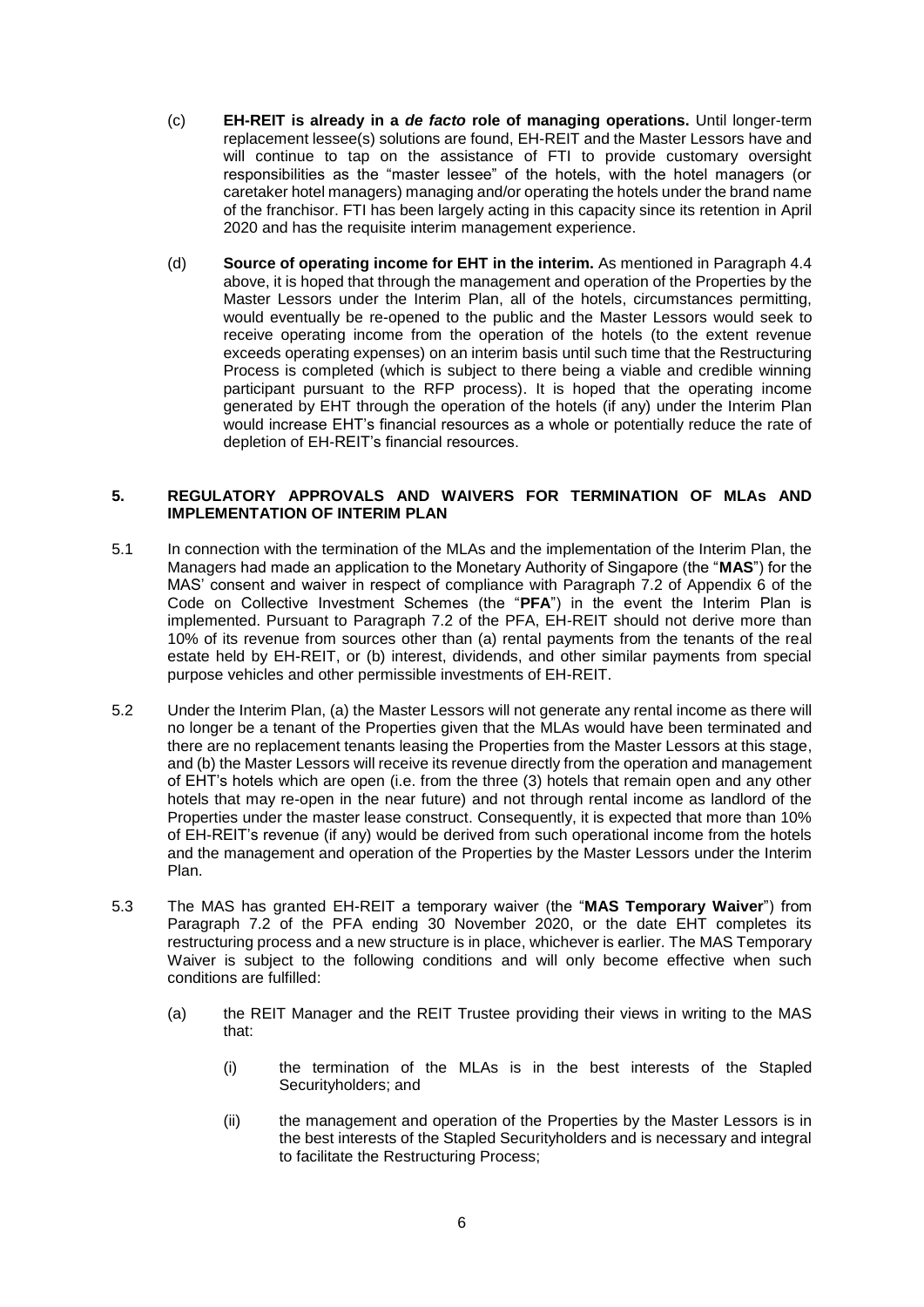- <span id="page-6-0"></span>(b) the REIT Manager and the REIT Trustee stating their respective views as set out in Paragraph [5.3\(a\)](#page-5-0) above in an SGXNET announcement when the Managers announce the Interim Plan; and
- (c) the REIT Manager and the REIT Trustee informing the MAS in writing if they cease to hold the views as set out in Paragraph [5.3\(a\)\(](#page-5-0)ii) above, and the Managers announce this immediately in an SGXNET announcement.
- 5.4 As the REIT Manager and the REIT Trustee have provided their views on the termination of the MLAs and the management and operation of the Properties by the Master Lessors as detailed in Paragraph [5.3](#page-5-1)[5.3\(b\)](#page-6-0)[5.3\(a\)](#page-5-0) in writing to the MAS and such views of the REIT Manager and the REIT Trustee are substantially set out under Paragraph 6 of this Announcement, the conditions to the MAS Temporary Waiver as set out in Paragraphs [5.3](#page-5-1)[5.3\(b\)](#page-6-0)[5.3\(a\)](#page-5-0) and [5.3](#page-5-1)[5.3\(b\)](#page-6-0) have been fulfilled and the MAS Temporary Waiver is therefore effective.

### **6. VIEWS OF THE AUDIT AND RISK COMMITTEE OF THE REIT MANAGER, THE BOARD OF THE REIT MANAGER, AND THE REIT TRUSTEE ON TERMINATION OF MLAs AND IMPLEMENTATION OF INTERIM PLAN**

## 6.1 **Views of the Audit and Risk Committee**

Having considered the factors in Paragraph [3](#page-1-0) for the termination of the MLAs and Paragraph [4.6](#page-4-1) for the implementation of the Interim Plan and having received, reviewed and considered the advice and submissions from their professional advisers on such matters, the Audit and Risk Committee of the REIT Manager, is of the view that **on balance**, (a) the termination of the MLAs is in the best interests of Stapled Securityholders, and (b) the management and operation of the Properties by the Master Lessors under the Interim Plan is in the best interests of Stapled Securityholders and is necessary and integral to facilitate the Restructuring Process. Accordingly, the Audit and Risk Committee has recommended that the Board of the REIT Managers terminate the MLAs and implement the Interim Plan.

## 6.2 **Views of the Board of the REIT Manager**

- (a) Having considered the factors in Paragraph [3](#page-1-0) for the termination of the MLAs and Paragraph [4.6](#page-4-1) for the implementation of the Interim Plan and having received, reviewed and considered the advice and submissions from their professional advisers on such matters and having received the recommendation from the Audit and Risk Committee of the REIT Manager, the Board of the REIT Manager is of the view that **on balance**, (i) the termination of the MLAs is in the best interests of Stapled Securityholders, and (ii) the management and operation of the Properties by the Master Lessors under the Interim Plan is in the best interests of Stapled Securityholders and is necessary and integral to facilitate the Restructuring Process.
- (b) It should be emphasised that the views of the Board of the REIT Manager are that, **on balance**, termination rather than status quo is better for EHT and its Stapled Securityholders. It is a good faith judgment call based on current circumstances and taking into consideration arguments both for and against (i) termination of the MLAs, and (ii) the management and operation of the Properties by the Master Lessors under the Interim Plan.
- (c) Accordingly, the Board of the REIT Manager has resolved to terminate the MLAs and to implement the Interim Plan and the REIT Manager has provided its recommendation to the REIT Trustee to approve the same.

#### 6.3 **Views of the REIT Trustee**

Having considered the factors in Paragraph [3](#page-1-0) for the termination of the MLAs and Paragraph [4.6](#page-4-1) for the implementation of the Interim Plan and the proposals received from the RFP process, having received, reviewed and considered the advice and submissions from their professional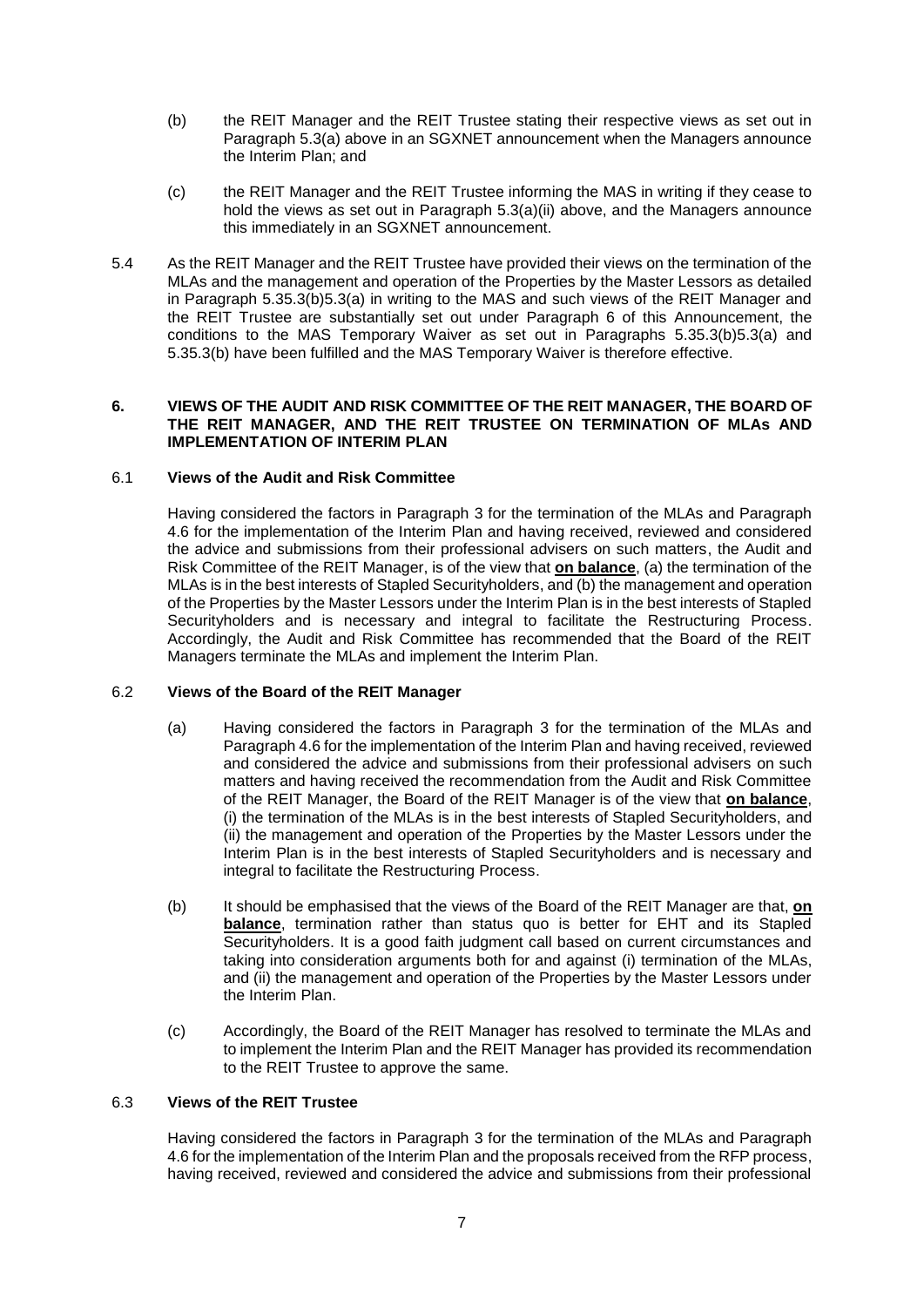advisers on such matters, and having received the recommendation of the REIT Manager, the REIT Trustee is of the view that **on balance**, (a) the termination of the MLAs is in the best interests of Stapled Securityholders, and (b) the management and operation of the Properties by the Master Lessors under the Interim Plan is in the best interests of Stapled Securityholders and is necessary and integral to facilitate the Restructuring Process, and has approved the same.

### **7. GENERAL**

- 7.1 The REIT Manager and the REIT Trustee would like to highlight that while they are of the view that the termination of the MLAs and the management and operation of the properties by EHT in the interim are, **on balance**, in the best interests of the Stapled Securityholders pending completion of the Restructuring Process, such actions and steps may not necessarily lead to the successful rehabilitation of EHT, which is also dependent on other factors such as the time and process required to implement the actual termination of the MLAs which may vary from State to State under applicable laws, having a third-party investor inject capital resources into EHT and the market conditions of the United States hospitality industry.
- 7.2 In the meantime, all rights of the Master Lessors against the Master Lessees under the MLAs are expressly reserved and the Master Lessees remain obliged to fulfil their obligations under the MLAs. The Managers will provide further updates as and when there are any material developments on the above matters.

**Stapled Securityholders are advised to read this Announcement and any further announcements by the Managers carefully. There is no certainty or assurance as at the date of this Announcement that there will be any satisfactory resolution with the Master Lessees. Stapled Securityholders should consult their stockbrokers, bank managers, solicitors or other professional advisors if they have any doubt about the actions they should take.**

*For Strategic Review and related matters, please contact:*

Email: [boardsc@eagleht.com](mailto:boardsc@eagleht.com)

*Any queries relating to this Announcement should be directed to the following:*

Contact Investor Relations Telephone: +65 6653 4434 Email: [enquiry@eagleht.com](mailto:enquiry@eagleht.com)

Issued by:

**Eagle Hospitality REIT Management Pte. Ltd.** (Company Registration No.: 201829789W) **as manager of Eagle Hospitality Real Estate Investment Trust**

**Eagle Hospitality Business Trust Management Pte. Ltd.** (Company Registration No.: 201829816K) **as trustee-manager of Eagle Hospitality Business Trust**

Date: 23 September 2020